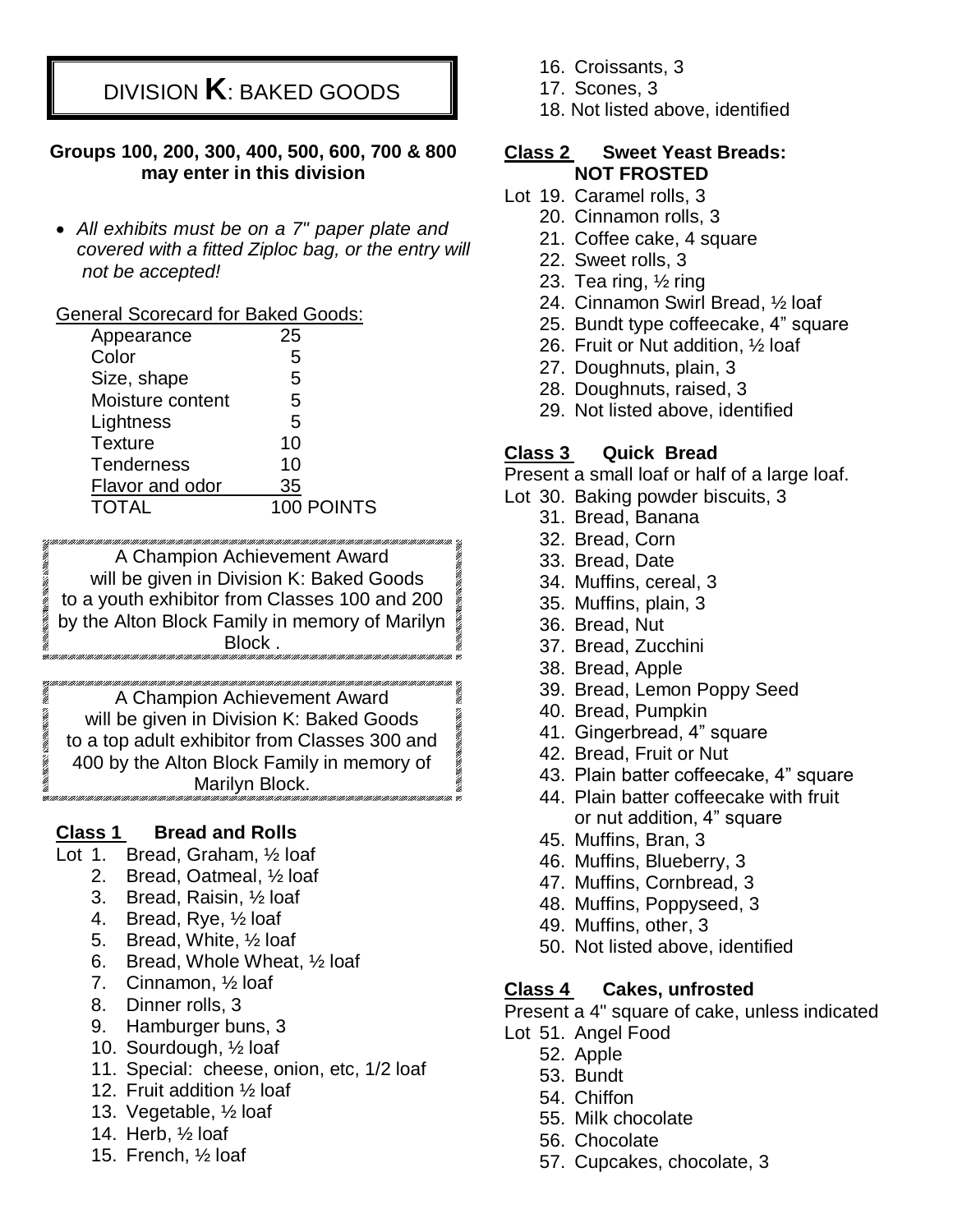- 58. Cupcakes, other, 3
- 59. Devils Food
- 60. Ginger
- 61. Gingerbread
- 62. Jelly roll
- 63. Marble
- 64. Spice
- 65. Sponge
- 66. White
- 67. White with fruit or nut addition
- 68. Yellow
- 69. Bundt, white
- 70. Bundt, dark
- 71. Vegetable, such as carrot, etc.
- 72. Not listed above, identified

### **Class 5 Cookie**

Present three ( 3) of each item.

- Lot 73. Cereal (ex. cornflakes)
	- 74. Chocolate Chip
	- 75. Chocolate Refrigerator
	- 76. Drop, no bake
	- 77. Fruit or Nut Drop
	- 78. Fruit or Nut Refrigerator
	- 79. Ginger
	- 80. Ginger Drop
	- 81. Oatmeal Drop
	- 82. Peanut Butter
	- 83. Rolled, dark
	- 84. Rolled, fruit
	- 85. Rolled, white
	- 86. Spritz
	- 87. Sugar
	- 88. White Drop
	- 89. White Refrigerator
	- 90. Chocolate Drop
	- 91. Whole Grain
	- 92. Filled cookie
	- 93. Macaroon
	- 94. Molasses
	- 95. Snickerdoodle
	- 96. Not listed above, identified





### **Class 6 Farm Bureau Sweepstakes Lot FB**

- Entry must consist of 4 different kinds of cookies and an entry of Chocolate Chip Cookies for a total of 5 entries. Please use any cookie from Class 5.
- You may present any type of chocolate chip cookie, bring recipe with cookies.
- Please exhibit 3 cookies.
- Open to everyone (all age groups).
- Prizes are: 1st: \$25.00; 2nd: \$15.00; 3rd: \$5.00
- Prizes will be awarded with other open class premium checks.
- The winner will be the person with the highest ribbon points.

### **Class 7 Cookie Jar Special**

- Lot 97. One dozen (12) homemade cookies
- In a container decorated by the exhibitor
- Decoration should be related to the type of cookies displayed.
- Jar and cookies will be considered in judging.

### **Class 8 Bars, unfrosted**

Present a 4" square bar.

- Lot 98. Blonde Brownies
	- 99. Brownies
	- 100. Date
	- 101. Layered
	- 102. Lemon
	- 103. Toffee
	- 104. Unbaked
	- 105. Not listed above, identified

### **Class 9 Pies**

Exhibit any size. One piece will be cut out.

*No commercially canned filling.*

*Homemade pie crusts only.* 

- Lot 106. Apple
	- 107. Blueberry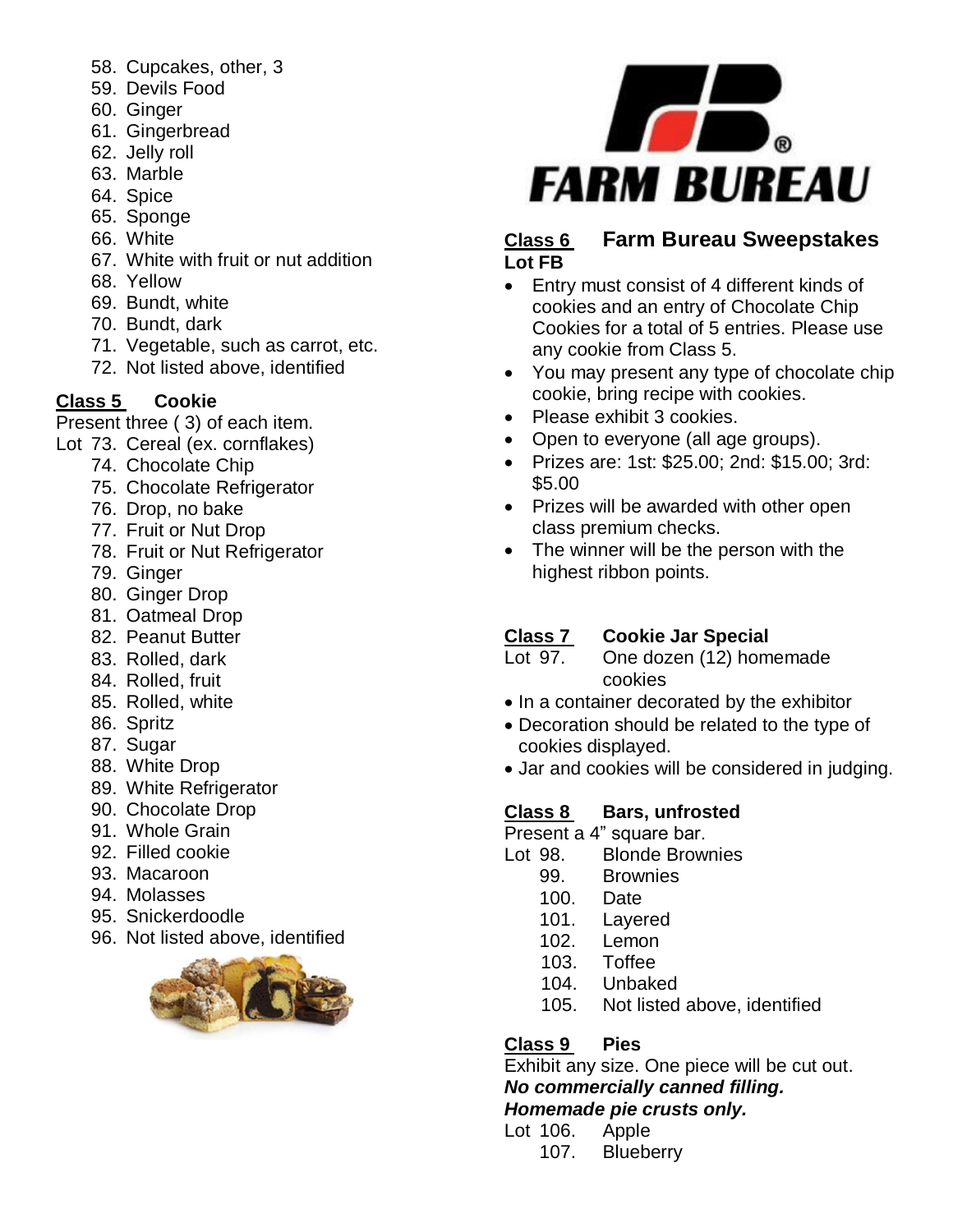- 108. Cherry
- 109. Peach
- 110. Pecan
- 111. Rhubarb
- 112. Mixed fruit
- 113. Not listed above, identified

## **Class 10 Pie Shell - homemade**

Lot: 114. Pie shell - any size

### **Class 11 Cream Puffs**

Lot 115. Cream puffs, 2



# **Class 12 Candy**

Present three (3) pieces for each exhibit.

- Lot 116. Almond bark
	- 117. Caramel
	- 118. Divinity
	- 119. Fondant
	- 120. Fudge, white
	- 121. Fudge, chocolate
	- 122. Fudge, other
	- 123. Mints
	- 124. Penuche
	- 125. Nut Goodies
	- 126. Taffy
	- 127. Toffee
	- 128. Peanut Brittle

# **Class 13 Whole Grain**

- Present the exhibit with the recipe printed on a card. The nutritional value will be considered.
- Lot 129. Bread,  $\frac{1}{2}$  loaf
	- 130. Quick Bread, ½ loaf
	- 131. Cake, 4" square
	- 132. Granola, small sealable bag
	- 133. Muffins 3
	- 134. Rolls, 3
	- 135. Snacks: crackers, nuts or cereal mix, small sealable bag

# **Class 14 Mix-In-A-Jar**

 Present dry mixes in a clear pint or quart jar with removable ring cover or lid.

- Must have recipe on a 4x6 card stating ingredients and the method for a finished product.
- Lot 136. Muffins
	- 137. Cookies
	- 138. Bars
	- 139. Cake
	- 140. Soup
	- 141. Not listed above, identified

## **Class 15 Cakes, decorated**

Cakes may be a "dummy" cake - only the decoration will be judged.

- Lot 142. Anniversary
	- 143. Birthday
	- 144. Non-cake edible
	- 145. Special occasion
	- 146. Wedding

# **Class 16 Foreign Delicacies**

Present the exhibit with the recipe on a card.

- Lot 147. Cookies, 3
	- 148. Danish pastry, 3
	- 149. Fattigmand, 3
	- 150. German Springerle, 3
	- 151. Julekage, 3
	- 152. Kolache, 3
	- 153. Hungarian Coffee Cake, 4" square
	- 154. Krumkake, 3
	- 155. Lefse, 3
	- 156. Other varieties of bread ½ loaf
	- 157. Rosettes, 3
	- 158. Sandbakkels, 3
	- 159. Stollen, 4" piece
	- 160. Strudel, 3
	- 161. Laotian traditional, 3
	- 162. Hispanic traditional, 3
	- 163. Not listed above, identified

# **Class 17 Prepared Mixes**

- Here is an opportunity for everyone to enter! The choice is yours!
- Begin with any packaged mix but "doctor" it up to your choosing to fit into one of the following lots.
- The finished product should include the directions for preparing the package mix as directed on the package plus the directions for the "doctored up" version.

Lot 164. Frozen bread, bread, 1/2 loaf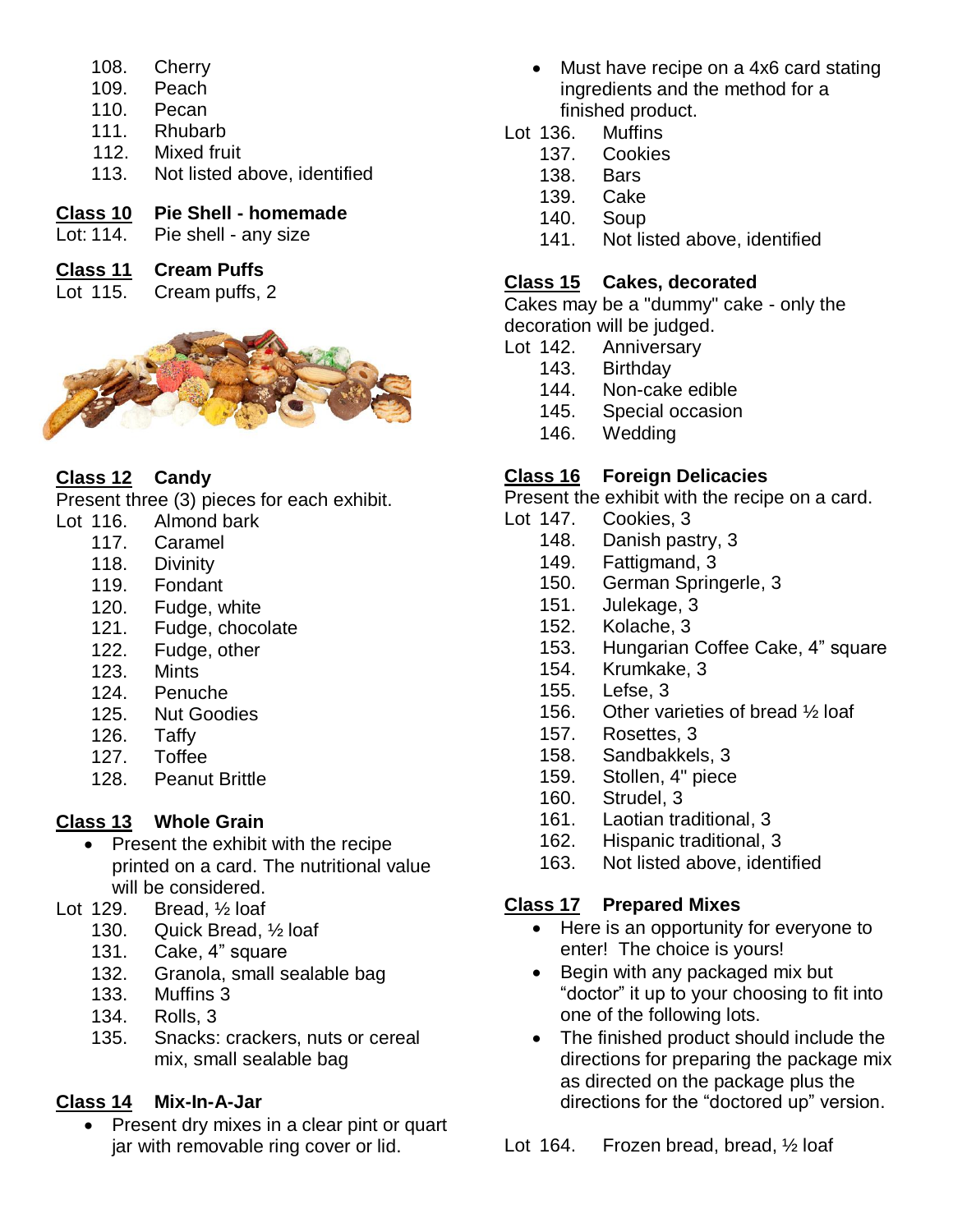- 165. Frozen bread, caramel rolls, 3
- 166. Frozen bread, cinnamon rolls, 3
- 167. Frozen bread, tea ring, ½ ring
- 168. Frozen bread, not specified, ½ loaf
- 169. Bars, 3
- 170. Bundt cake
- 171. Cake
- 172. Coffee cake
- 173. Cookies, 3
- 174. Hot roll mix, 3
- 175. Muffin mix, 3
- 176. Quick bread mix
- 177. Streusel mix
- 178. Sweet roll mix, 3
- 179. Not listed above, identified

### **Class 18 Bread Machine**

• Present a half loaf of bread.

- Lot 180. White
	- 181. Wheat
	- 182. Fruit
	- 183. Rye
	- 184. Raisin
	- 185. Graham
	- 186. Oatmeal
	- 187. Sourdough
	- 188. Fruit or vegetable
	- 189. Herb
	- 190. Not listed above, identified

#### **Class 19 Honey Baking**

- Lot 191. Bars, 3
	- 192. Cake, 4" square
	- 193. Candy, 3 pieces
	- 194. Cookies, 3
	- 195. Quick Bread, small loaf or ½ loaf
	- 196. Yeast Bread, small loaf or ½ loaf
	- 197. Sweet rolls, 3
	- 198. Not listed above, identified

### **Class 20 Diabetic Baking**

- Lot 199. Bars, 3
	- 200. Cake, 4" square
	- 201. Candy, 3 pieces
	- 202. Cookies, 3 pieces
	- 203. Quick Bread, small loaf or ½ loaf
	- 204. Yeast Bread, small loaf or ½ loaf
	- 205. Sweet rolls, 3
	- 206. Not listed above, identified



#### **Class 21 Gluten Free Baking**

*Include recipe with the entry*

- Lot 207. Bars, 3
	- 208. Cake, 4" square
	- 209. Candy, 5 pieces
	- 210. Cookies, 3 pieces
	- 211. Quick Bread, small loaf or ½ loaf
	- 212. Yeast Bread, small loaf or ½ loaf
	- 213. Sweet rolls, 3
	- 214. Not listed above, identified

#### **PREMIUMS for Division K: Lots 1-214**

| 1st: \$2.50 | 2nd: \$2.25 | 3rd: \$2.00 |
|-------------|-------------|-------------|
|-------------|-------------|-------------|



**Class 22 KING ARTHUR BAKING COMPANY FLOUR CONTEST**

### *Unfrosted Brownies*

Lot 214a: Adult (19 and older) Lot 214b: Youth (18 and under)

### **Prizes:**

*Adult* 

- 1<sup>st</sup> place: \$75.00 gift card
- 2<sup>nd</sup> place: \$50.00 gift card
- 3<sup>rd</sup> place: \$25.00 gift card

#### *Youth*

- 1<sup>st</sup> place: \$40.00 gift card
- 2<sup>nd p</sup>lace: \$25.00 gift card
- 3<sup>rd</sup> place: King Arthur Tote Bag